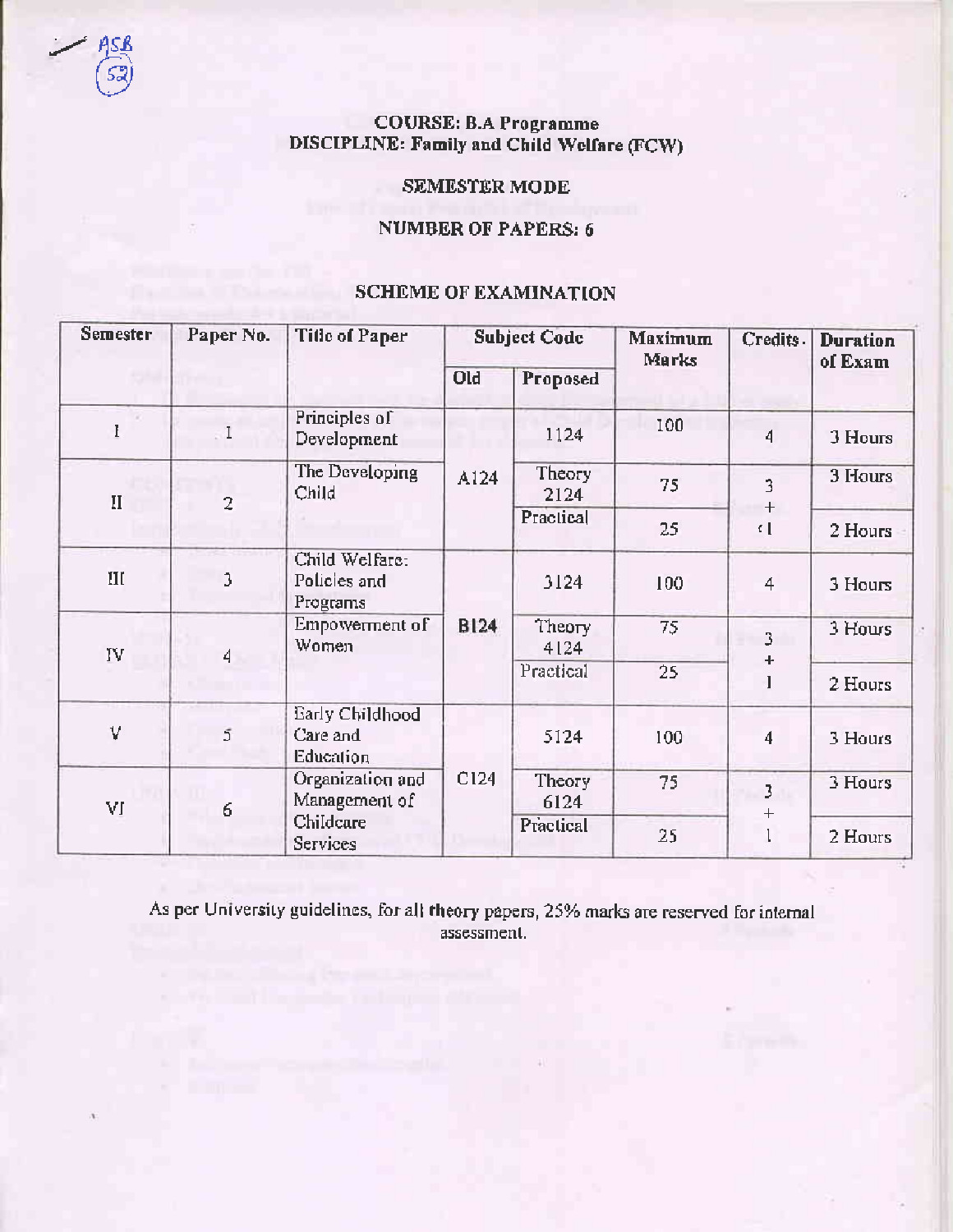# **COURSE: B.A PROGRAMME** DISCIPLINE: Family and Child Welfare (FCW)

Paper No. 1 (Semester I) Title of Paper: Principles of Development Code:

Maximum marks: 100 Duration of Examination: 3 Hours Periods/week:  $4 + 1$  tutorial Periods in Semester: 48

#### Objectives:

- 1. To familiarize the students with the concept of child Development as a field of study.
- 2. To create an understanding of the various stages of Child Development beginning with prenatal development and neonatal development.

# **CONTENTS**

UNIT-1

Introduction to Child Development-

- $\bullet$  . **Brief** history
- Scope ۰
- Theoretical foundations  $\bullet$

UNIT-II

Methods of Child Study-

- Observation ٠
- Interview ٠
- Questionnaire ٠
- Case Study  $\bullet$

#### UNIT-III

- Principles of Development
- Environmental influence on Child Development
- Optimum environment
- Developmental norms  $\bullet$

#### **UNIT-IV**

Pre-natal development-

- Factors affecting Pre-natal development  $\bullet$  .
- · Pre-natal Diagnostic Techniques: relevance

#### UNIT-V

- Newborn/Neonate characteristics
- Reflexes  $\blacksquare$

10 Periods

8 Periods

10 Periods

**8 Periods**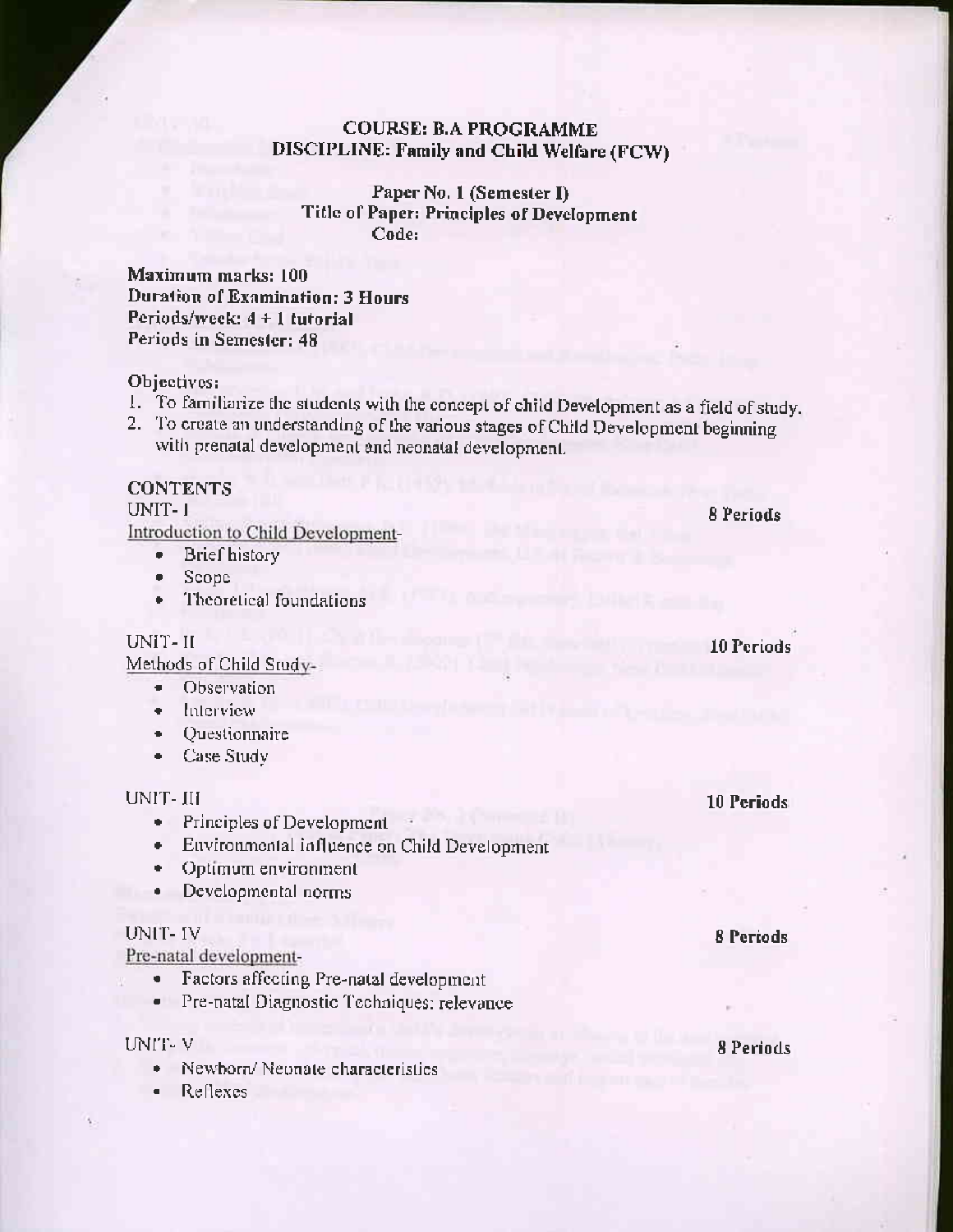#### 4 Periods

### UNIT-VI

Anthropometric Measurements-

- $\bullet$ Importance
- $\blacksquare$ Weighing Scale
- $\bullet$ Infantometer
- Yellow Card
- Tricolor Strip/Yellow Tape

# **Recommended Readings:**

- Bannerjee, B.G. (1987). Child Development and Socialization. Delhi: Deep  $\bullet$ Publications.
- · Hetherington, E.M. and Parke, R.D. (1993). Child Psychology: A Contemporary Viewpoint. Toronto: McGraw Hill
- · Kanhai, P. (2002). Encyclopedia of Child Development. New Delhi: Commonwealth Publishers.
- Goode, W.E. and Hatt, P.K. (1952). Methods in Social Research. New York: McGraw Hill
- · Verma, P. and Srivastava, B.N. (1996). Bal Manovigyan Bal Vikas.
- Santrock, J.W. (1996). Child Development. U.S.A: Brown & Benchmark  $\bullet$ Publishers.
- Singh, I.P. and Bhasin, M.K. (1989). Anthropometry, Delhi: Kamla-Raj  $\bullet$ Enterprises.
- Berk, L.E. (2001). Child Development (3rd Ed). New Delhi: Prentice-Hall. ÷.
- Sharma, R.N. and Sharma, R. (2002). Child Psychology. New Delhi: Atlantic  $\bullet$ Publishers.
- Aggarwal, J.C. (2003). Child Development and Process of Learning. New Delhi: Shipra Publications.

# Paper No. 2 (Semester II) Title of Paper: The Developing Child (Theory) Code:

Maximum Marks: 75 Duration of Examination: 3 Hours Periods /week:  $3 + 1$  tutorial Periods in Semester: 36

#### Objectives:

- 1. To help students to understand a child's development in relation to the development in specific domains - physical, motor, cognitive, language, social emotional etc.
- 2. To enable students to identify the significant features and importance of specific stages in Child development.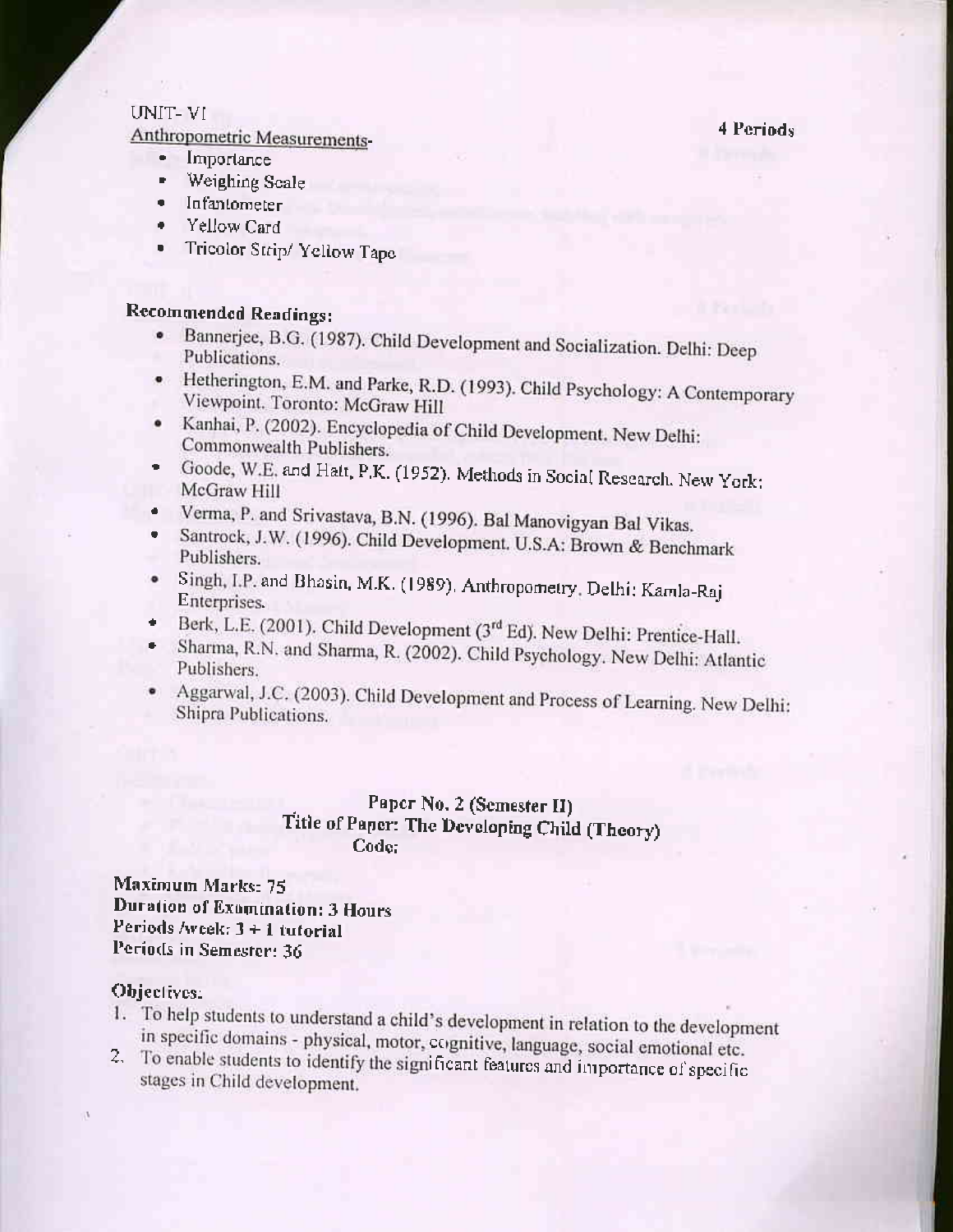# **CONTENTS**

UNIT-I

Infancy-

- Physical and Motor development,
- · Social- Emotional Development, socialization, bonding with caregivers
- Language Development,
- Developmental norms and Milestones,

#### UNIT-II

Pre-School Years-

- Physical and Motor Development,
- Social-Emotional development,  $\bullet$  .
- · Language Development,
- Memory and Attention,
- Intelligence-Factors affecting Intelligence, Types of Intelligence Tests-Individual/group, verbal/Non-verbal, culture free/ fair test.

### UNIT-III

Middle Childhood-

- Physical and Motor development o.
- Social-Emotional development - $\bullet$
- Language development σ.,
- Attention and Memory  $\bullet$

#### UNIT-IV

# Play-

- · Stages and types of play
- Importance in child's development e.

#### UNIT-V

Adolescence-

- Characteristics
- Physical changes, puberty issues
- Role of peers
- · Role of family/parents
- Development of Identity

UNIT-VI Socialization, Parenting Skills. Family dynamics 4 Periods

6 Periods

5 Periods

5 Periods

8 Periods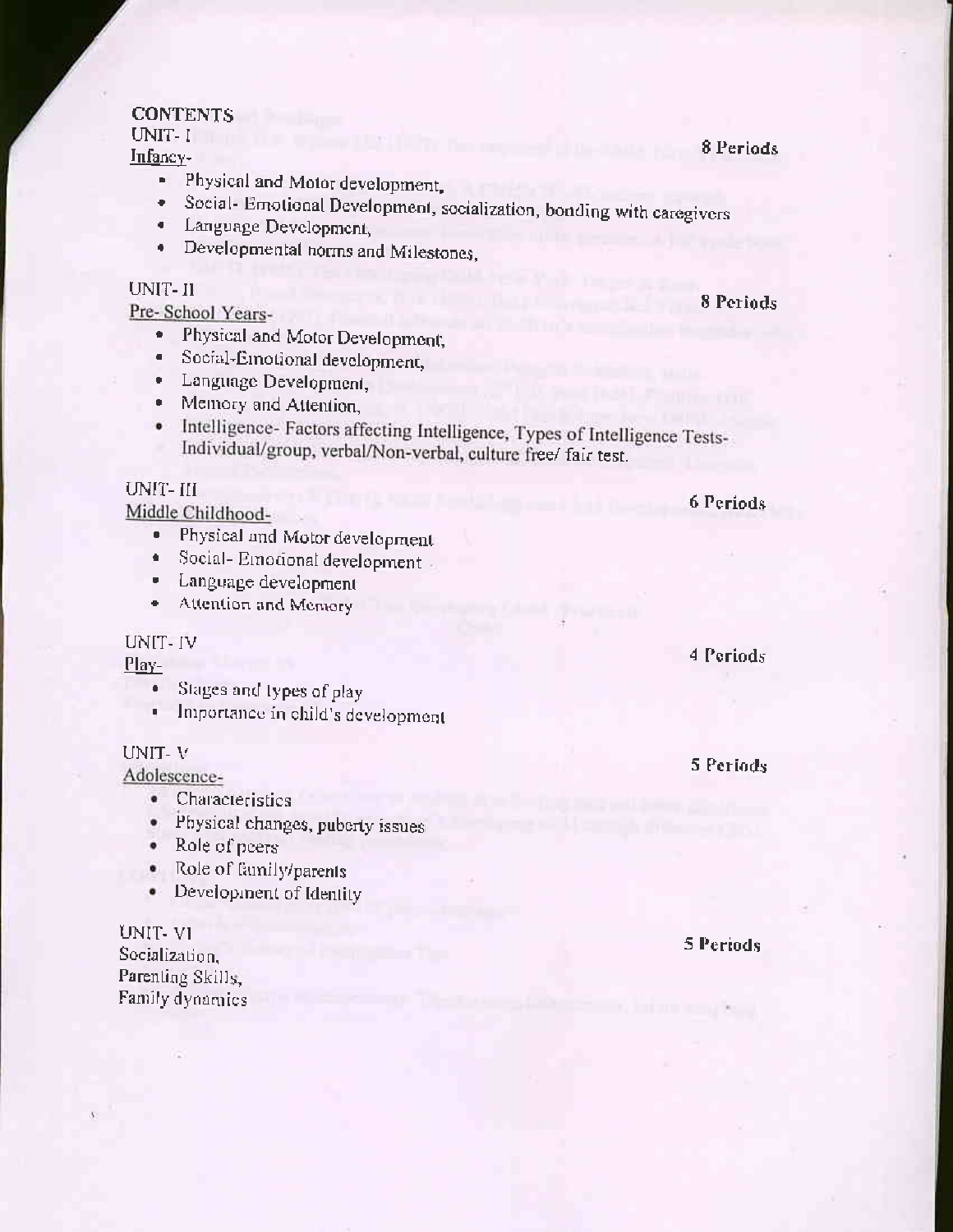# Recommended Readings:

- Elkind, D.S. Weiner I.B. (1978). Development of the Child. New York: John v.
- · Papilla, D.E. & Olds, S.W. (1979). A Child's World- Infancy through Adolescence. (2<sup>nd</sup> Ed). New York: McGraw Hill.
- · Conger, J. (1979). Adolescence: Generation under pressure. A life cycle book. Multimedia Publications Inc.
- Bee, H. (1985). The Developing Child. New York: Harper & Row.
- Verma, P. and Srivastava, B.N. (1996). Bal Manovigyan Bal Vikas. Witt, S.D. (1997). Parental influence on children's socialization to gender roles.  $\bullet$
- 
- · Ghosh, S. (1999). Adolescent Behaviour, Penguin Publishers, India.
- Berk, L.E. (2001). Child Development (3rd Ed). New Delhi: Prentice-Hall. · Sharma, R.N. and Sharma, R. (2002). Child Psychology. New Delhi: Atlantic
- · Sharma, R.N. (2006). Child Psychology and Child Development. Gurgaon: Shubhi Publications.
- Krishnamurthy, S. (2007). Child Psychology and Child Development. New Delhi:

# Title: The Developing Child (Practical) Code:

Maximum Marks: 25 Practical/week: 4 Practical in Semester: 12

# Objectives:

1. To impart hands on experience to students in collecting data and other significant information about specific aspects of a developing child through different Child Study Methods and Testing procedures.

# **CONTENT**

- Observations (2) : Types of play, Language
- · Interview/Questionnaire
- · Bhatia's Battery of Intelligence Test
- $\bullet$  C.A.T
- · Anthropometric measurements- Tricolor strip, Infantometer, Infant weighing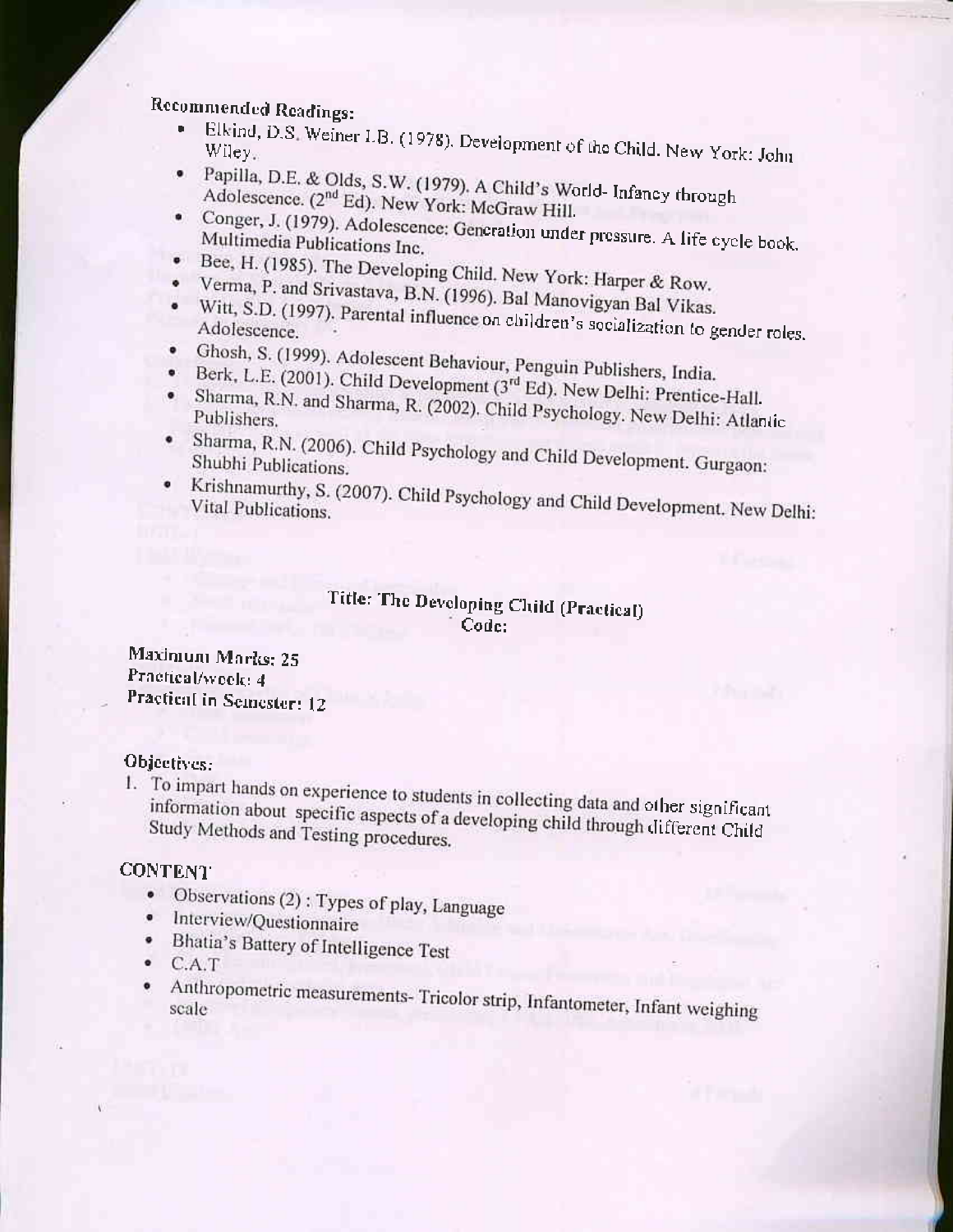#### Paper No. 3 (Semester III) Title of Paper: Child Welfare: Policies and Programs Code:

Maximum Marks: 100 **Duration of Examination: 3 Hours** Periods/week:  $4 + 1$  tutorial Periods in semester: 48

#### Objectives:

- 1. To develop an understanding of the welfare issues related to children in India.
- 2. To create awareness among students about the Government programmes, policies and legal provisions as well as the Non-governmental efforts made to improve the status of the child.

# **CONTENTS**

# UNIT- I

Child Welfare-

- Concept and Historical perspective
- Need/relevance
- · National Policy for Children

#### UNIT-II

Demographic Profile of Child in India-

- Total population ۰.
- Child population ۰.
- · Sex ratio
- $\bullet$  IMR
- $\bullet$  Literacy
- School enrollment rate . .

#### UNIT-III

Legal Provisions for Children-

- Laws related to adoption-Hindu Adoption and Maintenance Act, Guardianship ۰. and Wards Act, CVARA
- Child Labour- causes, prevention, Child Labour Prohibition and Regulation Act  $\bullet$ 1986 and other related Acts.
- Juvenile Delinquency- causes, prevention, J.J Act 1986, Amendment 2000. ٠
- PNDT Act

UNIT-IV Street Children-

# **15 Periods**

# 4 Periods

8 Periods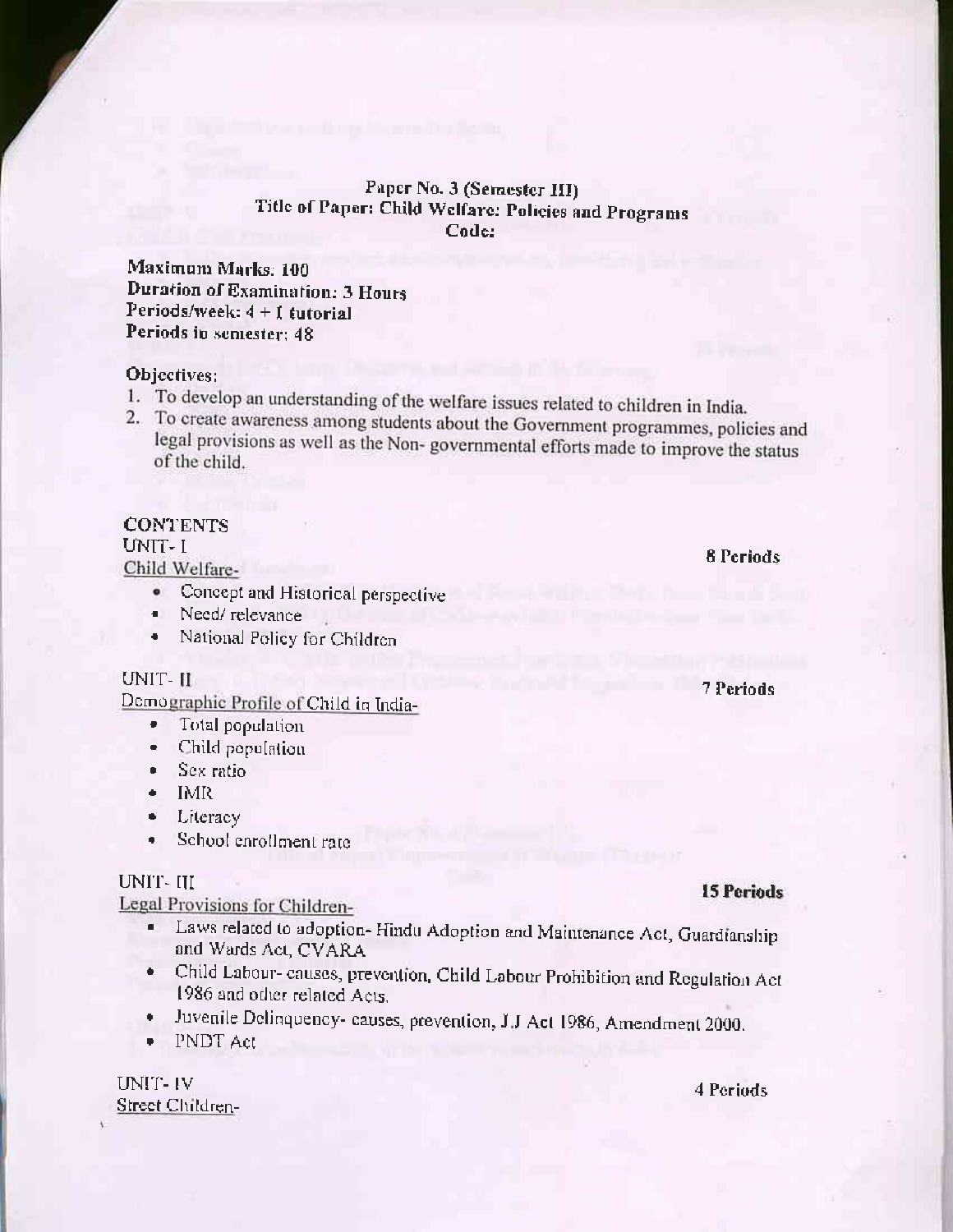- Organizations working for street children
- Causes  $\blacksquare$
- Rehabilitation.  $\bullet$

#### UNIT-V

Child Welfare Programs-

- · ICDS-objective, services, administrative set-up, monitoring and evaluation.
- · Balwadi
- SOS Movement  $\bullet$
- $-LCPD$

# UNIT-VI

Organizations for Children-Objectives and services of the following:

- **UNICEF**
- **WHO** ٠
- $\bullet$  ICCW
- $\bullet$  DCCW
- Mobile Crèches
- $\bullet$  Bal Bhawan

# Recommended Readings:

- Chowdhary, D.P. (1993). Handbook of Social Welfare. Delhi: Atma Ram & Sons.
- · Bose, A.B. (2003). The State of Children in India: Promises to keep. New Delhi: Manohar Publications.
- · Vasudev, K. (2009). Welfare Programmes. New Delhi: Vishvabharti Publications.
- Sobti, S. (2009). Women and Children: Issues and Suggestions. Delhi: Rajiv  $\blacksquare$ Publishers.

# Paper No. 4 (Semester IV) Title of Paper: Empowerment of Women (Theory) Code:

Maximum Marks: 75 **Duration of Examination: 3 Hours** Periods/week: 3 + 1 tutorial Periods in semester; 36

#### Objectives:

1. To develop an understanding of the women related issues in India.

### 4 Periods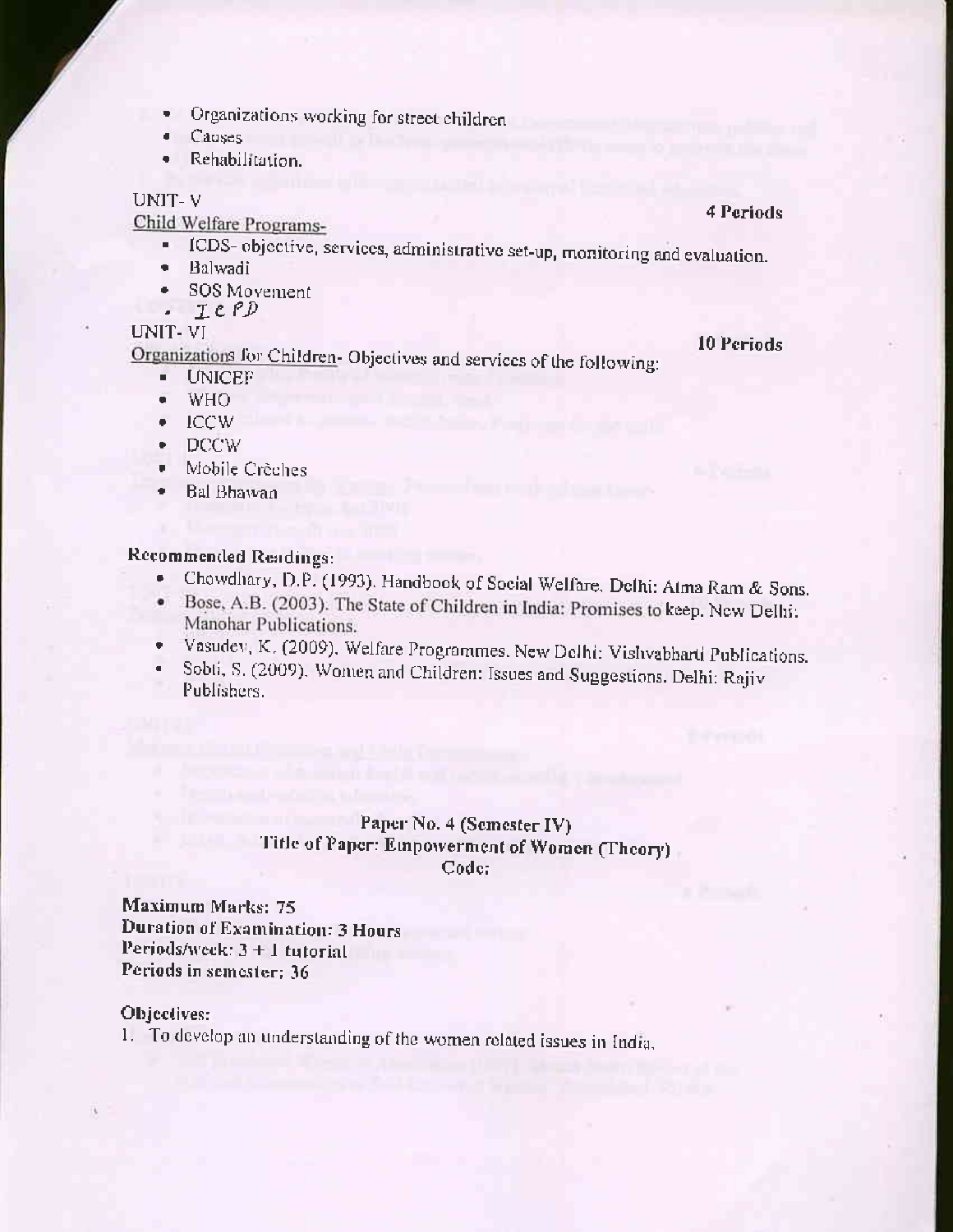- 2. To create awareness among students about the Government programmes, policies and legal provisions as well as the Non-governmental efforts made to improve the status of Indian women.
- 3. To provide significant information related to maternal health and education.

### **CONTENT**

# UNIT-1

Status of Women-

- Demographic Profile of women: related statistics
- Women Empowerment- Concept, Need
- Issues related to women- Social Issues, Programs for girl child

#### UNIT-II

Legislative Provisions for Women- Personal and work related Laws:

- · Domestic Violence Act 2005
- Maternity Benefit Act 2008
- Other Laws related to working women

#### UNIT-III

Programs for Women-

- $\blacksquare$  IWEP
- $\bullet$  SEWA
- $\bullet$  ICDS

#### UNIT-IV

Maternal Health Education and Child Development-

- Importance of maternal health and impact on child's development  $\bullet$
- Health and nutrition education
- · Importance of maternal education
- MMR, school drop-out rate: causes, prevention and steps taken

#### UNIT-V

Women and work-

- Women in organized and unorganized sectors
- Problems faced by working women

# **Recommended Readings:**

Self Employed Women's Association (1991). Shram Shakti Report of the  $\bullet$ National Commission of Self-Employed Women. Ahmedabad: SEWA

#### **6** Periods

**10 Periods** 

#### **8 Periods**

6 Periods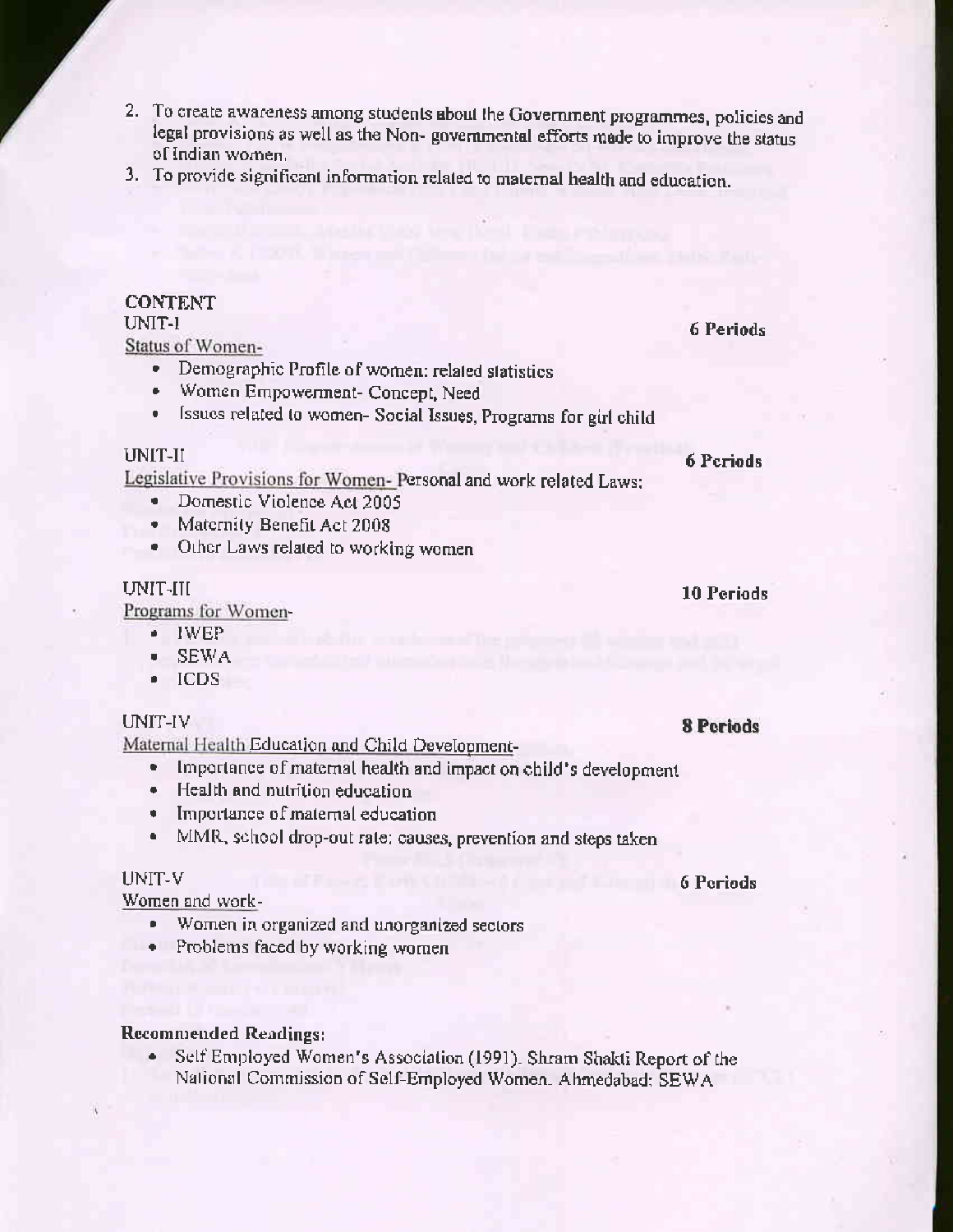- Rose, K. (1997). Where women are Leaders. Sage Publication.  $\bullet$
- Siddiqi, F.E. & Ranganathan, S. (2001). Handbook on Women and Human  $\bullet$ Rights: A guide for Social Activists. (Part-I). New Delhi: Kanishka Publishers.
- Goel, S.L. (2005). Population Policy and Family Welfare. New Delhi: Deep and  $\bullet$ Deep Publications.
- Singh, N. (2008). Mahila Vidhi. New Delhi: Radha Publications.  $\bullet$
- · Sobti, S. (2009). Women and Children: Issues and Suggestions. Delhi: Rajiv Publishers.

# Title: Empowerment of Women and Children (Practical) Code:

Maximum Marks: 25 Practical/week: 4 Practical in Semester: 12

#### Objectives:

1. To enhance student's ability to understand the programs for women and child empowerment through direct interaction with the agencies of change and the target beneficiaries.

### **CONTENT**

- · Visit to any two organizations working for children.
- Visit to any one organization working for women.
- Case profile of a working woman.

# Paper No. 5 (Semester V) Title of Paper: Early Childhood Care and Education Code:

Maximum Marks: 100 **Duration of Examination: 3 Hours** Periods/week:  $4 + 1$  tutorial Periods in semester: 48

#### Objectives:

1. To initiate the students to the model of Early Childhood Care and Education (ECCE) in Indian context.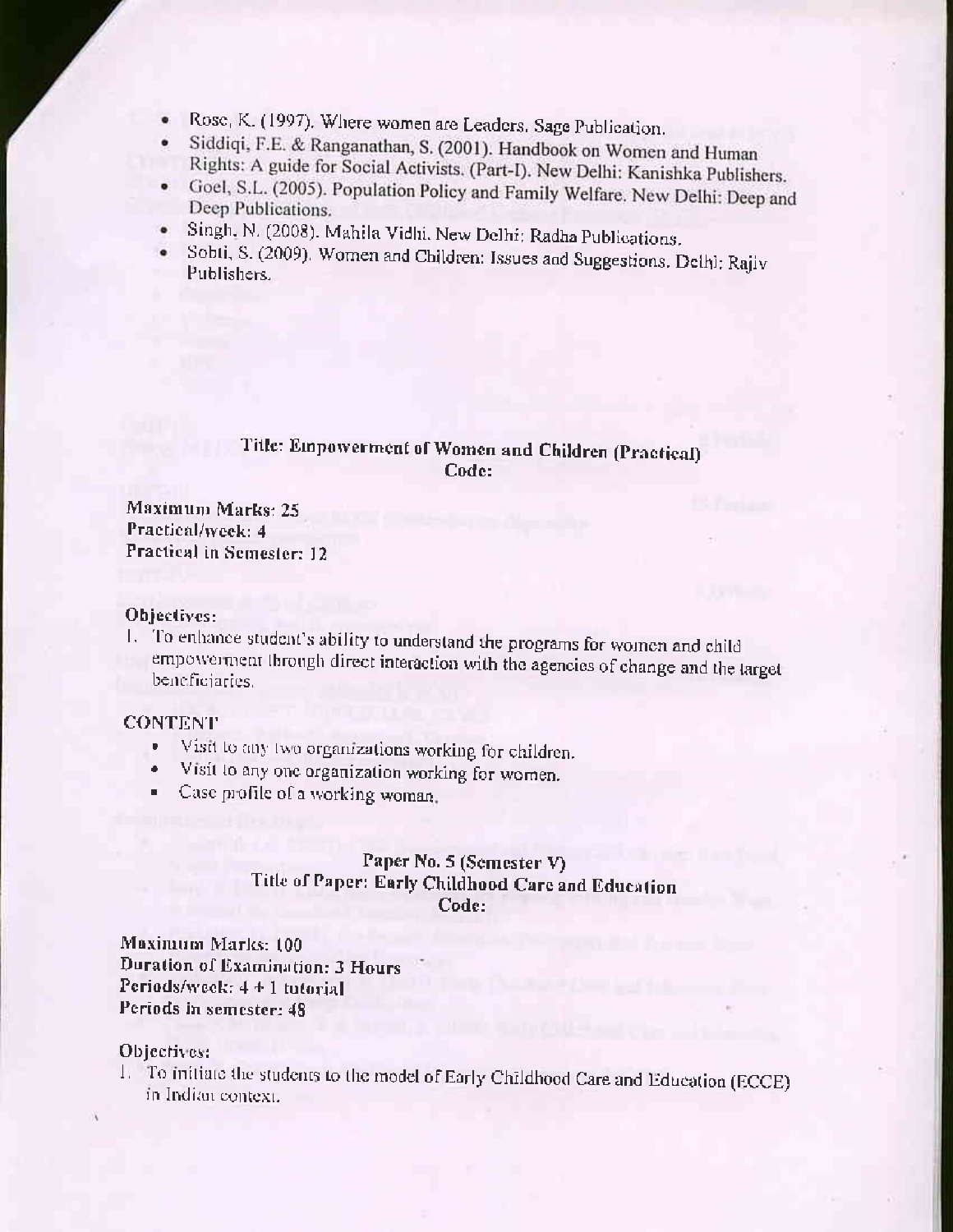2. To highlight the different approaches and essential components in the field of ECCE.

# **CONTENTS**

UNIT-1

Objectives and significance of Early Childhood Care and Education (ECCE)-

8 Periods

- Introduction  $\bullet$
- Definition  $\bullet$
- Need
- **Objectives**
- Coverage
- Nature
- **NPE**

| UNIT-II<br>History of ECCE                                                                               | 5 Periods  |
|----------------------------------------------------------------------------------------------------------|------------|
| UNIT-III<br>Philosophers in the field of ECCE (Contemporary Approach)-<br>Indian and Western perspective | 15 Periods |
| UNIT-IV<br>Developmental needs of Children-<br>0-8 Years: Physical, social, emotional etc.               | 5 Periods  |
| UNIT-V<br>Institutions and Programs pertaining to ECCE-<br>ICCW, NCERT, NIPCCD, IAPE, CSWB               | 15 Periods |

- Programs- Balwadi, Anganwadi, Creches  $\bullet$  .
- Formal and Non-formal Education п.

# Recommended Readings:

- Aggarwal, J.C. (2003). Child Development and Process of Learning. New Delhi:  $\bullet$ Shipra Publications.
- Soni, R. (2005). Little Steps, Readiness for Reading Writing and Number Work: o. A manual for Preschool Teachers, NCERT.
- Pankajam, G. (2005). Pre-Primary Education: Philosophy and Practice. New ۰. Delhi: Concept Publishing Company.
- Mohanty, J. & Mohanty, B. (2007). Early Childhood Care and Education. New ٠. Delhi: Deep and Deep Publications.
- · Siddiqi, N; Bhatia, S. & Biswas, S. (2008). Early Childhood Care and Education. Delhi: Doaba House.
- Kaul, V. (2009). Early Childhood Education Programme. NCERT.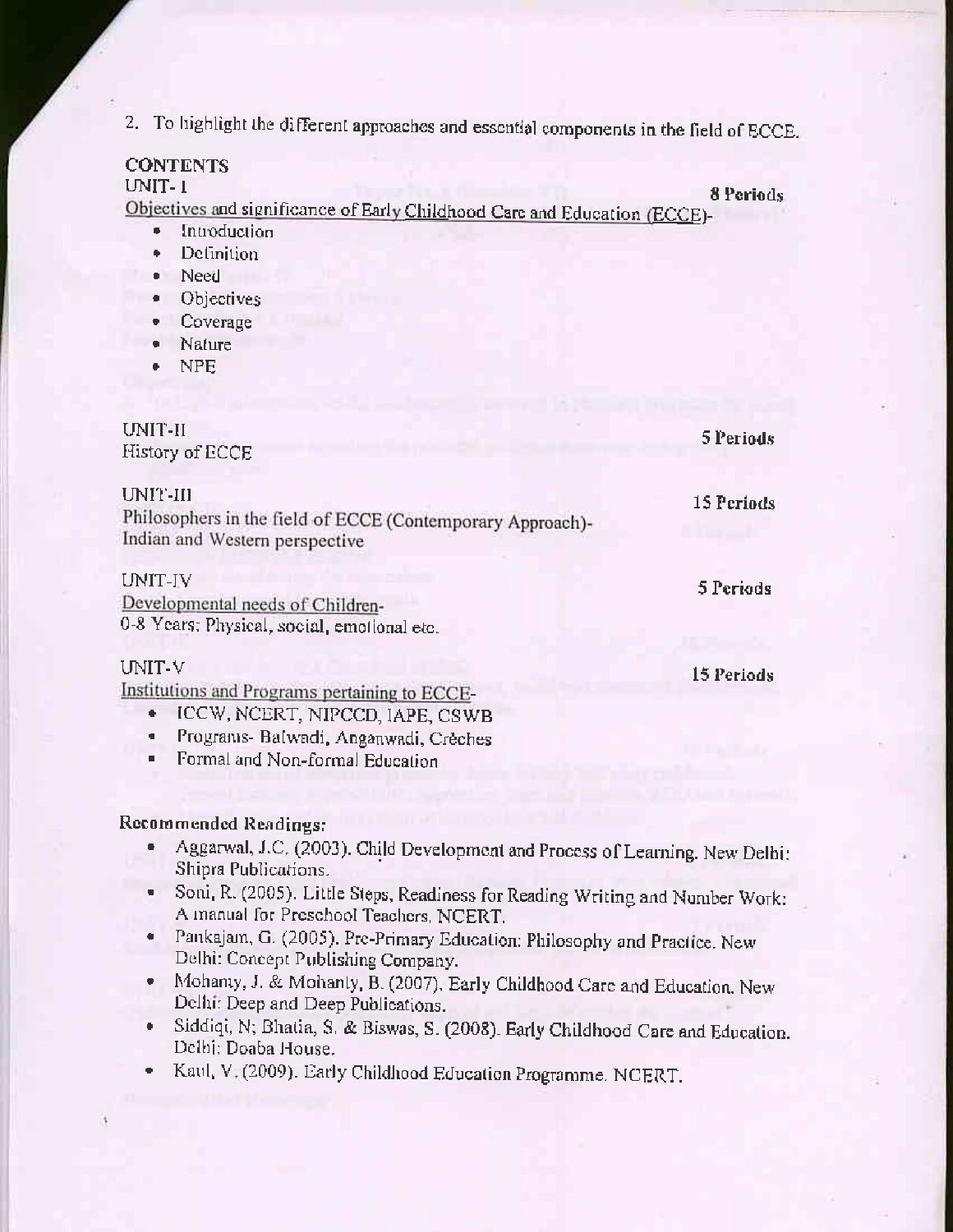# Paper No. 6 (Semester VI) Title of Paper: Organization and Management of Childcare Services (Theory) Code:

Maximum Marks: 75 **Duration of Examination: 3 Hours** Periods/week:  $3 + 1$  tutorial Periods in semester: 36

# Objectives:

- 1. To impart information on the fundamentals involved in planning programs for young children.
- 2. To create awareness regarding the potential problems occurring during early childhood years.

# **CONTENT**

#### UNIT-1

Principles of Planning a Program-

- · Need for planning the curriculum
- Long term and short term goals

#### UNIT-II

Activities for children in a Pre-school setting-

Activities to enhance physical-motor development, social and emotional development, Language development and Cognitive development.

#### UNIT-III

- · Identification of behaviour problems during infancy and early childhood-Thumb sucking, hyperactivity, aggression, fears and phobias, ADD and enuresis.
- · Identification and management of differently-abled children.

#### UNIT-IV

# 6 Periods Organizing Programs in a Childcare Centre- Balwadi, Day care, Play school, Anganwadi,

# UNIT-V

3 Periods Evaluation of childcare Centres- Activities, equipments, Children and teacher

# UNIT-VI

#### 2 Periods

Community Participation- Community support and ways of getting the support.

Recommended Readings:

5 Periods

#### 10 Periods